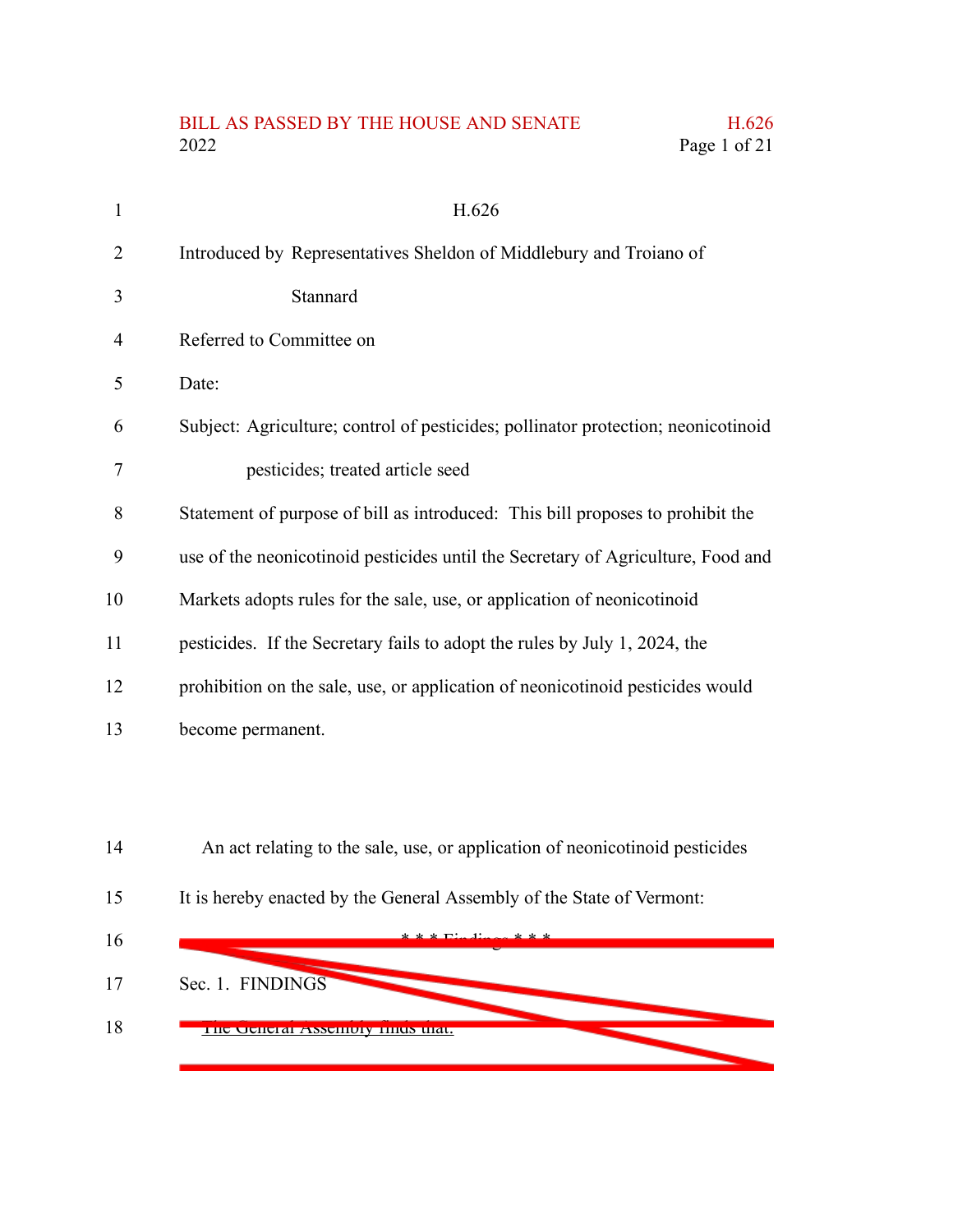| $\mathbf{1}$   | $(1)$ Doughly and third of the global food quanty and 75 normant of all       |
|----------------|-------------------------------------------------------------------------------|
| 2              | agricultural crops depend on pollination by bees, birds, and other wildlife,  |
| 3              | including many of the fruits, vegetables, nuts, and seeds we eat every day.   |
| $\overline{4}$ | (2) In Vermont, native pollinators are vital to the State's agricultural      |
| 5              | systems, and proceding the health of pollinators is necessary to ensure the   |
| 6              | viability of farming in Vermont.                                              |
| 7              | (3) Neonicotinoid pesticides are a relatively new class of synthetic          |
| 8              | insecticides introduced in the 1990s that were rapidly adopted by the         |
| 9              | agricultural industry to the point the t they are now the most widely applied |
| 10             | class of pesticide in the world.                                              |
| 11             | (4) In Vermont, neonicotinoid pesticides for farming are most                 |
| 12             | commonly found as powdered coatings on seeds and are applied almost every     |
| 13             | time treated seed is planted.                                                 |
| 14             | (5) Seed coatings, however, violate science-based hedgrated pest              |
| 15             | management (IPM) principles, as IPM guidelines recommend applying             |
| 16             | pesticides not on the presumption of a pest problem but only when pests are   |
| 17             | present at damaging levels and other control methods have failed.             |
| 18             | (6) Consequently, the use or overuse of neonicotinoid pesticides has          |
| 19             | been miked to pommator decime worldwide.                                      |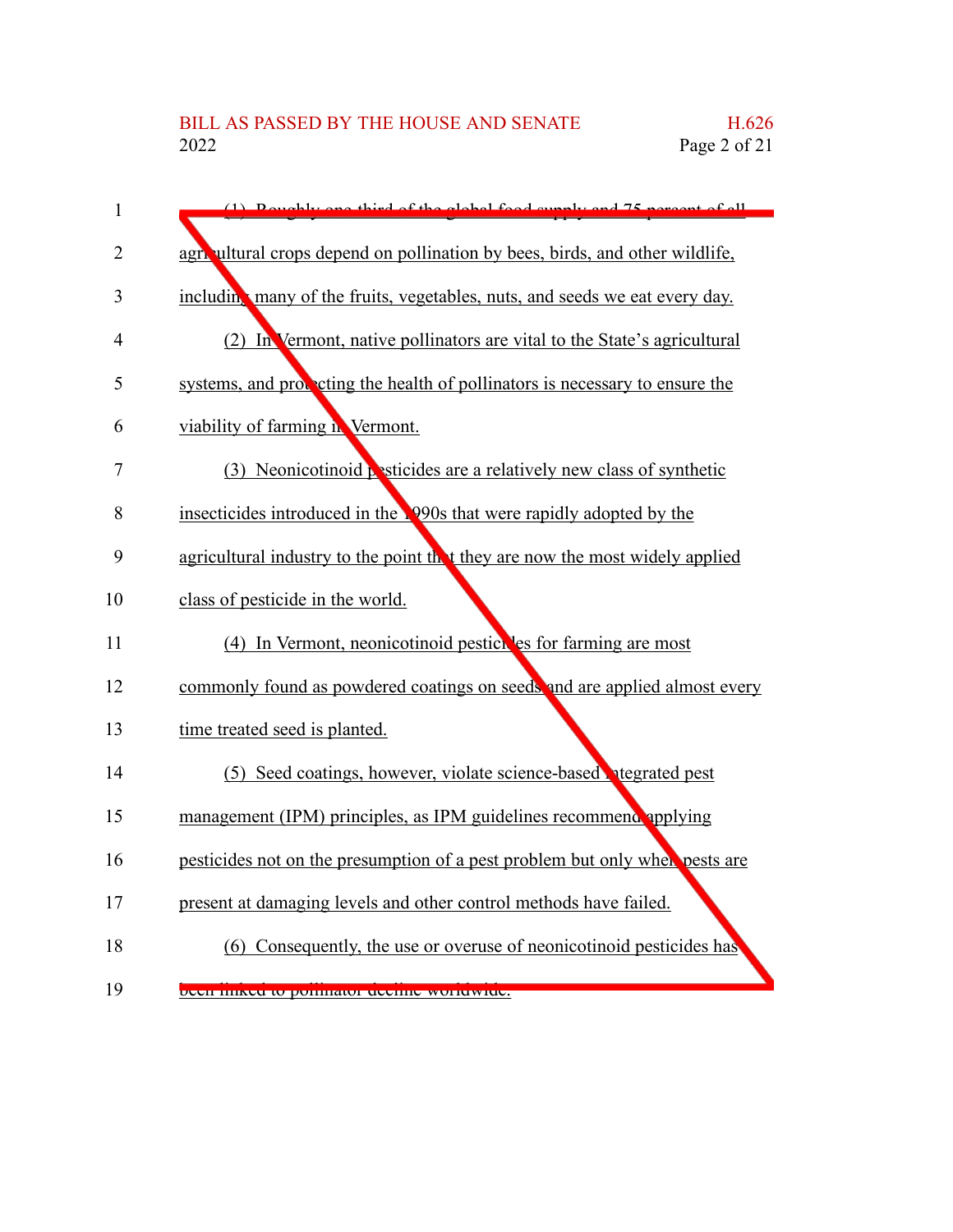| 1              | (7) In 2012, a study demonstrated that a noonigating d nosticide solled         |
|----------------|---------------------------------------------------------------------------------|
| $\overline{2}$ | this nethoxam can cause high mortality in honeybees by compromising their       |
| 3              | ability a navigate back to the hive.                                            |
| 4              | (8) <b>h</b> 2014, a Harvard School of Public Health study confirmed that       |
| 5              | low doses of a conicotinoid pesticide called imidacloprid contributed to        |
| 6              | colony collapse distant rder in bees.                                           |
| 7              | (9) In 2015, a steady showed that the levels of neonicotinoid pesticides        |
| 8              | currently used in agriculture causes both impairment of bees' brain cells and   |
| 9              | poor performance by the colon                                                   |
| 10             | (10) In 2016, the Vermont Goneral Assembly enacted 2016 Acts and                |
| 11             | Resolves No. 83 to establish the Polling or Protection Committee to             |
| 12             | recommend measures the State can take to protect pollinator populations.        |
| 13             | (11) In 2017, the Vermont Pollinator Procetion Committee issued its             |
| 14             | recommendations to the General Assembly, including multiple recommended         |
| 15             | changes to the State's pesticide rules to mitigate the effects of neonicotinoid |
| 16             | pesticides on pollinator populations. To date, none of the recommended          |
| 17             | changes to the State pesticides rules have been adopted.                        |
| 18             | (12) Subsequent studies demonstrated that bees exposed to                       |
| 19             | neonicotinoid pesticides from corn crops or nontarget pollen have decrepsed     |
| 20             | survival and immune responses in bees and that 75 percent of global honey       |
| 21             | миррту запирием социанией истеставле теметь от исописоциюта ремистера.          |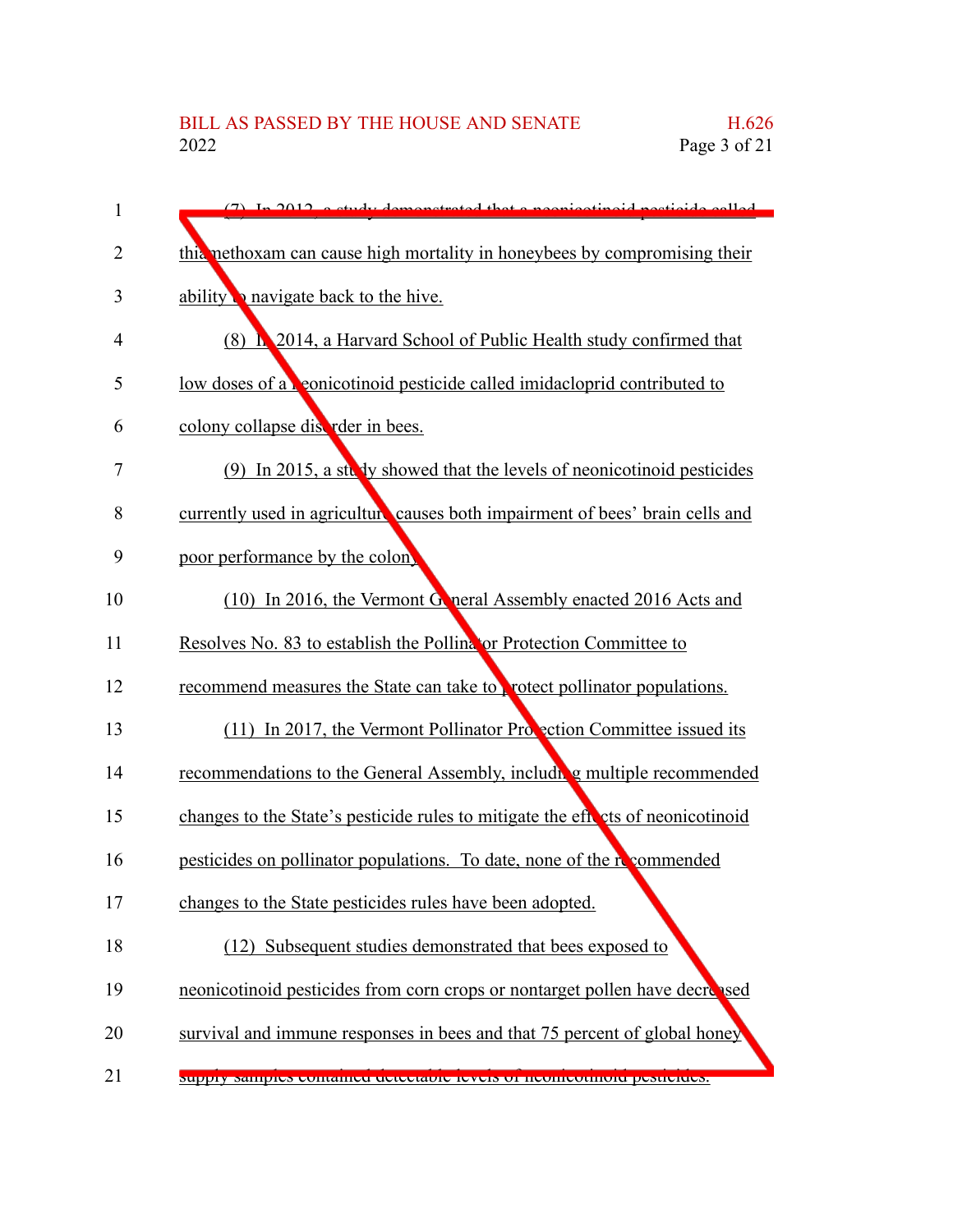| 1  | $(12)$ In 2021 the U.S. Environmental Dectection Agency (EDA) issued                      |
|----|-------------------------------------------------------------------------------------------|
| 2  | dra, <sup>t</sup> biological evaluations of three neonicotinoid pesticides: clothianidin, |
| 3  | imidaen prid and thiamethoxam. The EPA biological evaluations determined                  |
| 4  | that:                                                                                     |
| 5  | (A) continuity only toxic to bee on an acute exposure basis                               |
| 6  | and that data suggested potential effects on honeybee and bumble bee                      |
| 7  | populations;                                                                              |
| 8  | (B) clothianidin in likely to adversely affect 67 percent of all                          |
| 9  | threatened and endangered species of wildlife;                                            |
| 10 | (C) imidacloprid is highly toxic to bees and birds on an acute                            |
| 11 | exposure basis;                                                                           |
| 12 | (D) imidacloprid is likely to adversely affect 79 percent of all                          |
| 13 | threatened and endangered species of wildlife;                                            |
| 14 | (E) thiamethoxam is highly toxic to bees on an acute exposure basis                       |
| 15 | with additional potential effects to honeybees that mani est as impacts to                |
| 16 | numbers of adults and decreases in brood size; and                                        |
| 17 | thiamethoxam is likely to adversely affect 77 percent of<br>(F)                           |
| 18 | threatened and endangered species of wildlife.                                            |
| 19 | (14) Despite its findings in its own biological evaluations, EPA                          |
| 20 | continues to allow clothianidin, imidacloprid, thiamethoxam, and other                    |
| 21 | incompoundid pesucides to be used for agriculture and other uses, afferr                  |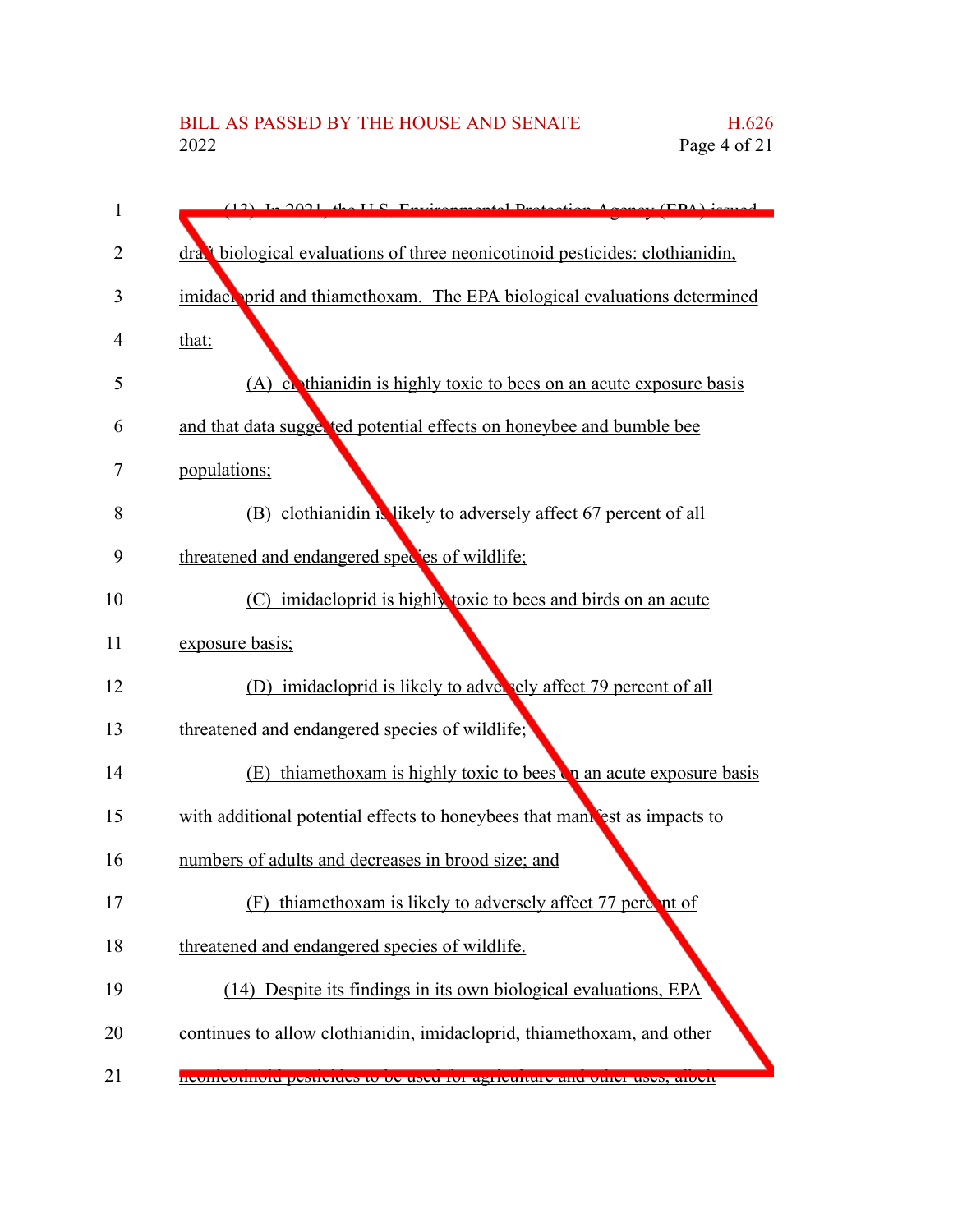| 1  | nonggamant magawag first proposed in 2020, but still not                          |
|----|-----------------------------------------------------------------------------------|
| 2  | implemented.                                                                      |
| 3  | (A) To protect the pollinators, birds, and threatened and endangered              |
| 4  | species of Wymont while also protecting the long-term viability of farming in     |
| 5  | the State, the General Assembly should ban the use of the neonicotinoid           |
| 6  | pesticides until the Vermont Agency of Agriculture, Food and Markets has          |
| 7  | revised the State pesticics rules to implement integrated pest management         |
| 8  | requirements for the use of nonicotinoid pesticides, including best               |
| 9  | management practices to prevent harm to pollinators, birds, and threatened        |
| 10 | species.                                                                          |
| 11 | (16) If the Agency of Agriculture, Tood and Markets does not amend                |
| 12 | the pesticide rules as required, the statutory probabilition on the use of        |
| 13 | neonicotinoid pesticides should become permanen                                   |
| 14 | *** Ban on Neonicotinoid Pesticides; Reversion upon Rulemaking ***                |
| 15 | Sec. 2. 6 V.S.A. $\S$ 918(f) is amended to read:                                  |
| 16 | (f) The Secretary shall register as a restricted use pesticide any                |
| 17 | neonicotinoid pesticide labeled as approved for outdoor use that is listributed,  |
| 18 | sold, sold into, or offered for sale within the State or delivered for            |
| 19 | transportation or transported in intrastate commerce or between points with       |
| 20 | this state unough any point outside this state, provided that the secretary share |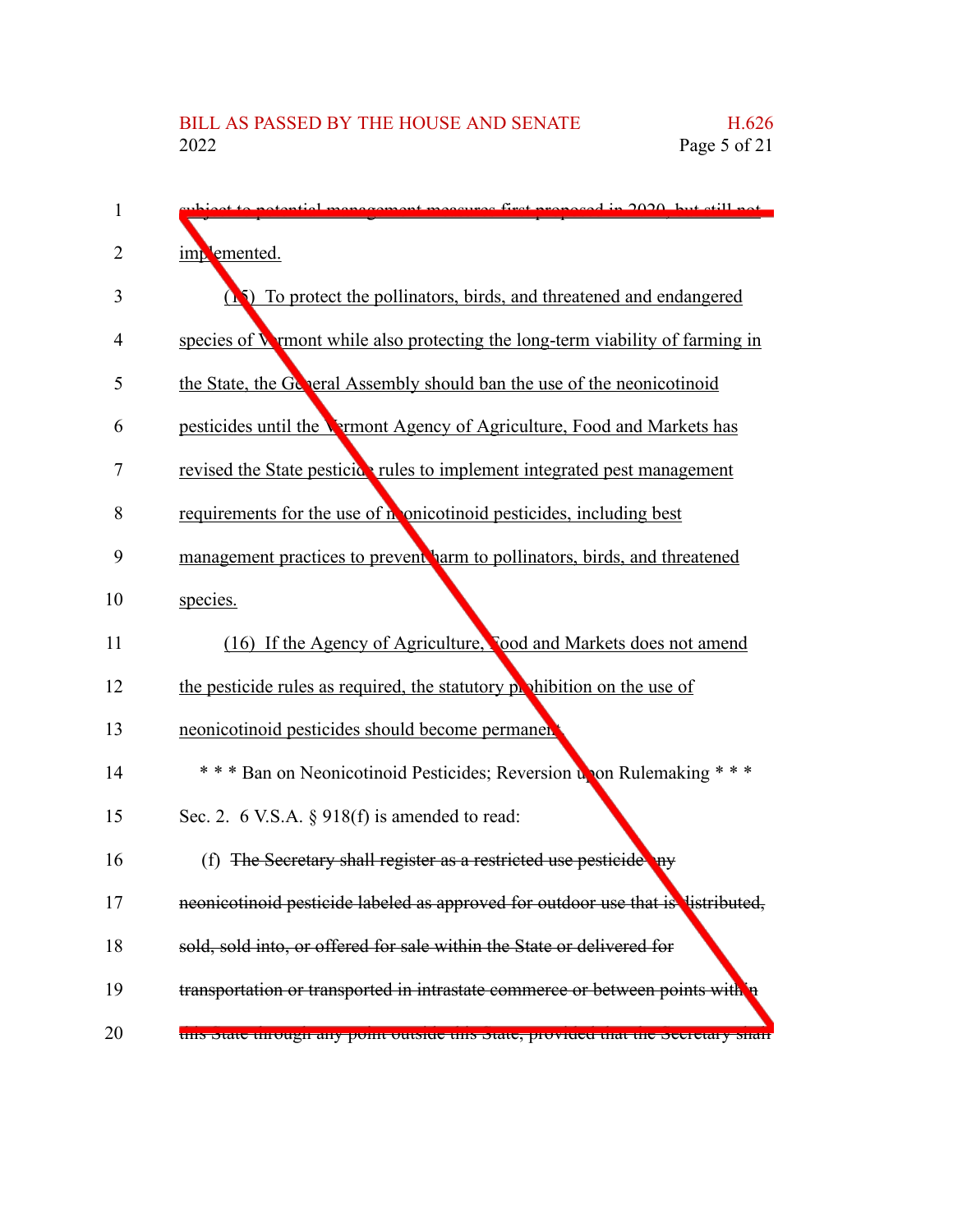| re rectricted use necticides unless eleccified                                              |
|---------------------------------------------------------------------------------------------|
| under federal law as restricted use products:                                               |
| $\left(\frac{1}{2}\right)$ pet care products used for preventing, destroying, repelling, or |
| mitigating leas, mites, ticks, heartworms, or other insects or organisms;                   |
| (2) personal care products used for preventing, destroying, repelling, or                   |
| mitigating lice or budbugs;                                                                 |
| (3) indoor pest control products used for preventing, destroying,                           |
| repelling, or mitigating insects indoors; and                                               |
| (4)(1) treated article seed No person shall sell, use, or apply                             |
| neonicotinoid pesticides in the State except when authorized by the Secretary               |
| under subdivision (2) of this subsection                                                    |
| (2) the Secretary may authorize the $\mathbf{r}$ and application of a neonicotinoid         |
| pesticide upon a determination that a threat to <b>Vermont</b> crops exists that            |
| requires the use of that pesticide and no other pesticide or class of pesticides            |
| would be effective in addressing the threat.                                                |
| Sec. 3. 6 V.S.A. $\S$ 918(f) is amended to read:                                            |
| $(f)(1)$ No person shall sell, use, or apply neonicotinoid pesticides in the                |
| State except when authorized by the Secretary under subdivision $(2)$<br>of this            |
| subsection.                                                                                 |
| $(2)$ the Secretary may authorize the use or application of a neonicotil pid                |
| ременее прои а непенищаной шага интеат ю усицопт сгору схиму шаг                            |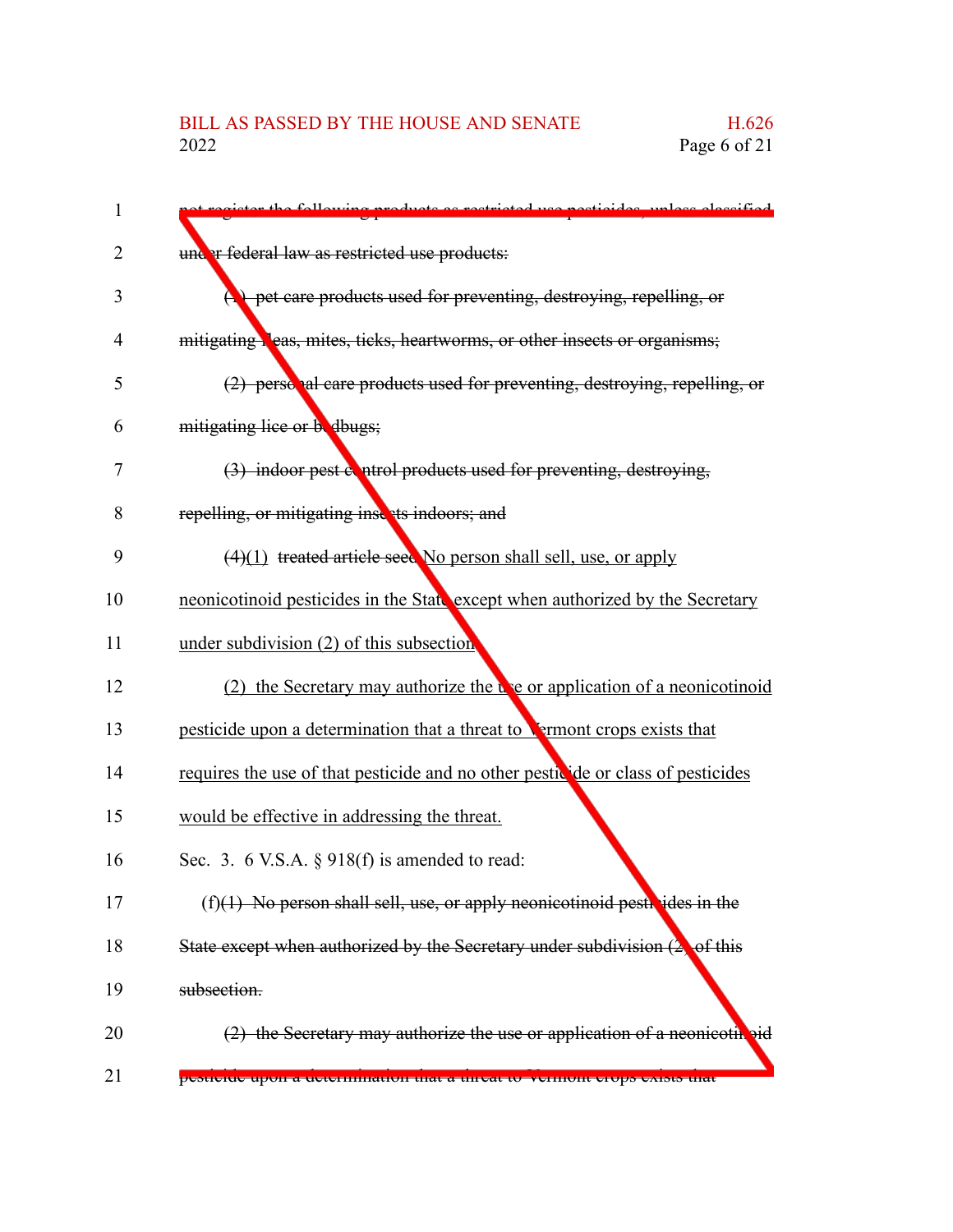| 1              | ot pertiaide and no other pertiaide or close of pertiaides                          |
|----------------|-------------------------------------------------------------------------------------|
| 2              | would be effective in addressing the threat The Secretary shall register as a       |
| 3              | restricted use pesticide any neonicotinoid pesticide authorized under the rules     |
| 4              | required by his chapter and labeled as approved for outdoor use that is             |
| 5              | distributed, sola, sold into, or offered for sale within the State or delivered for |
| 6              | transportation or transported in intrastate commerce or between points within       |
| $\overline{7}$ | this State through any point outside this State, provided that the Secretary shall  |
| 8              | not register the following products as restricted use pesticides, unless required   |
| 9              | to be registered as restricted use the rules required by this chapter or            |
| 10             | unless classified under federal law as restricted use products:                     |
| 11             | (1) pet care products used for preventing, destroying, repelling, or                |
| 12             | mitigating fleas, mites, ticks, heartworms, or ther insects or organisms;           |
| 13             | (2) personal care products used for preventing, destroying, repelling, or           |
| 14             | mitigating lice or bedbugs;                                                         |
| 15             | (3) indoor pest control products used for preventing destroying,                    |
| 16             | repelling, or mitigating insects indoors; and                                       |
| 17             | treated article seed that is not coated with a neonicotinoul pesticide.<br>(4)      |
| 18             | Sec. 4. IMPLEMENTATION; EFFECTIVE DATE; REPEAL                                      |
| 19             | (a) Sec. 2 (ban on use of neonicotinoid pesticides) of this act shall take          |
| 20             | CHCCL ON JUIY 1, 2022.                                                              |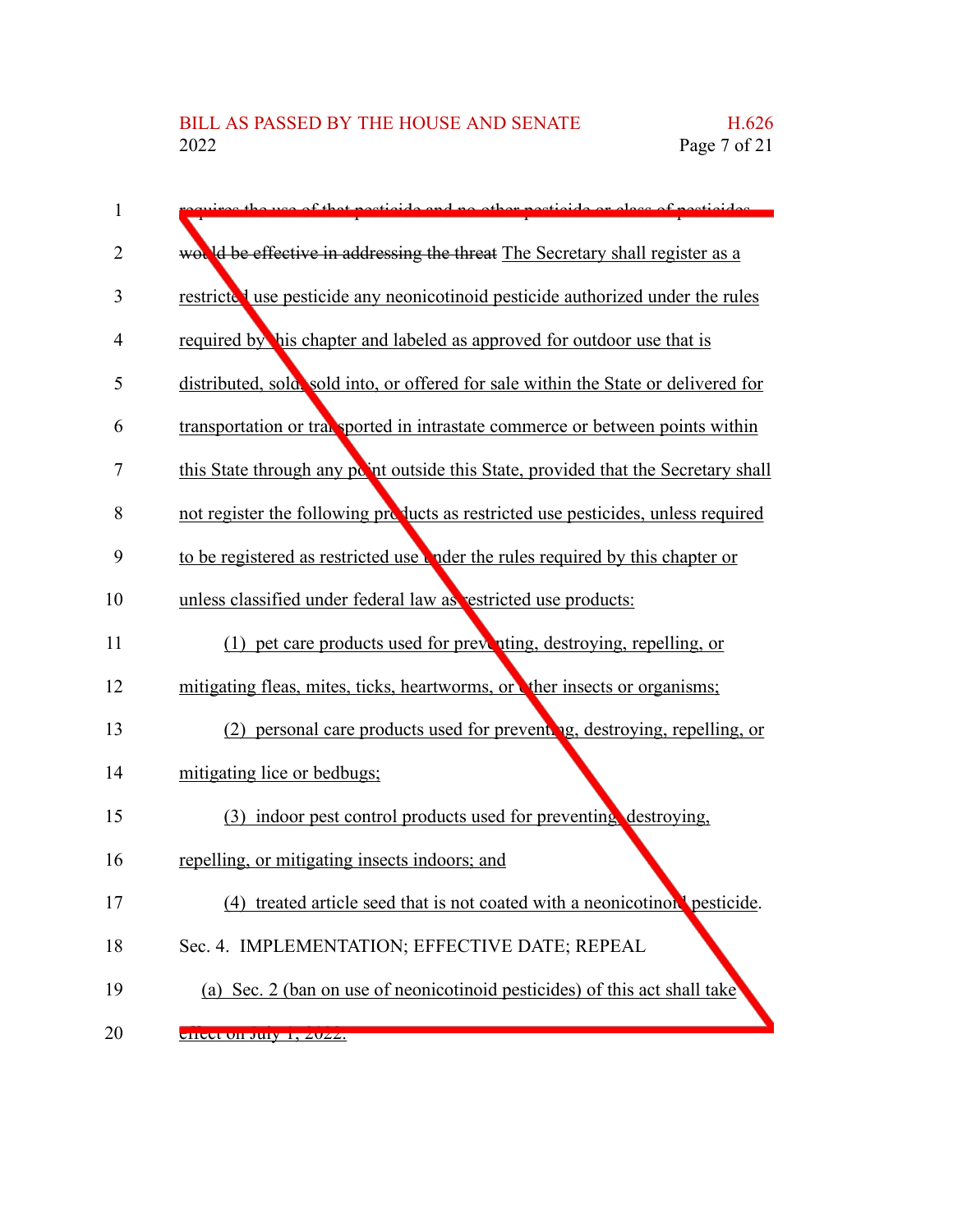| 1              | to regulation of peopleotipoids as restricted use of                                 |
|----------------|--------------------------------------------------------------------------------------|
| $\overline{2}$ | this act shall take effect on the effective date of the rules required under         |
| 3              | <u>6 V.S.A. § 918a for the application of neonicotinoid pesticides in the State.</u> |
| 4              | (c) If the Secretary of Agriculture, Food and Markets fails to adopt the             |
| 5              | rules required under 6 V.S.A. § 918a on or before July 1, 2024, Sec. 3 of this       |
| 6              | act (reversion to ret ulation of neonicotinoids as restricted use) and 6 V.S.A.      |
| 7              | § 918a (neonicotinoid <b>R</b> sticide rulemaking) shall be repealed on July 1, 2024 |
| 8              | and the prohibition on the sele, use, or application of neonicotinoid pesticides     |
| 9              | under 6 V.S.A. § 918(f) as enacted by Sec. 2 of this act shall control the sale,     |
| 10             | use, or application of neonicotinoid pesticides in the State.                        |
| 11             | *** Rules for Application of Neonicotinoid Pesticides ***                            |
| 12             | Sec. 5. 6 V.S.A. § 918a is added to read:                                            |
| 13             | § 918a. RULES FOR SALE, USE, OR APPLE ATION OF                                       |
| 14             | NEONICOTONOID PESTICIDES                                                             |
| 15             | The Secretary shall adopt by rule requirements for the sale, use, or                 |
| 16             | application of neonicotinoid pesticides in the State. The rules shall include:       |
| 17             | (1) required integrated pest management practices to be explemented                  |
| 18             | prior to use of neonicotinoid pesticides or treated article seed coated with         |
| 19             | neonicotinoid pesticides;                                                            |
| 20             | best management practices, restrictions, or prohibitions on the use or               |
| 21             | аррисанон от неописонном резистает нагателизму юме то осем, он ам.                   |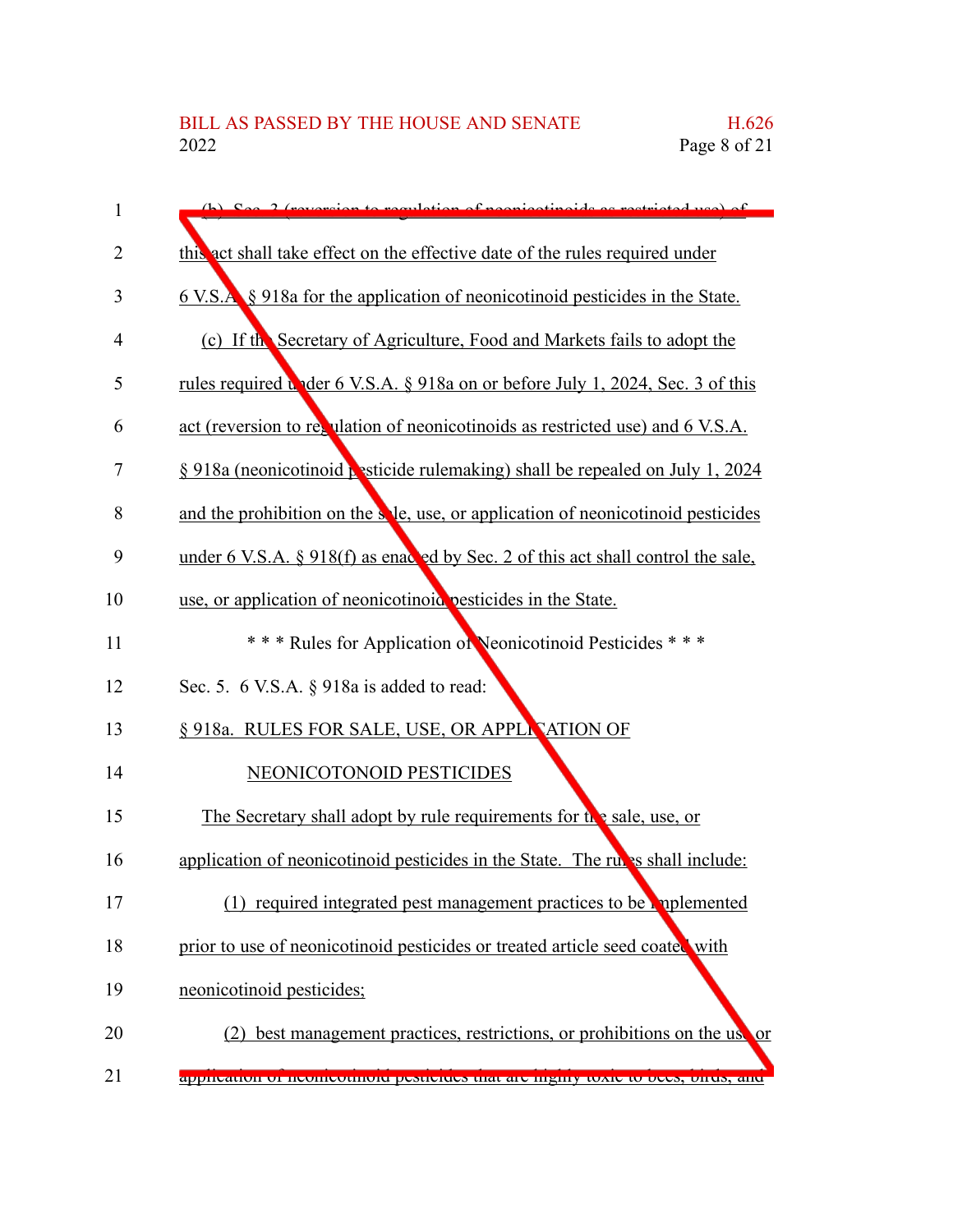| 1  | delife including provisions addressing second englisation, englisation in               |
|----|-----------------------------------------------------------------------------------------|
| 2  | provimity to flowering trees or plants, and time of day application;                    |
| 3  | requirements for buffers of at least 50 feet from pollinator foraging                   |
| 4  | sites, in which neonicotinoid pesticides shall not be used or applied;                  |
| 5  | (4) restrictions on the application of neonicotinoid pesticides when                    |
| 6  | environmental conditions, such as wind, increase the potential for drift of the         |
| 7  | pesticide away from the land where it is used or applied;                               |
| 8  | (5) a statewide prohibition on application of neonicotinoid pesticides to               |
| 9  | ornamental plants accessible to pollinators when the pesticide is applied by soil       |
| 10 | drench, trunk injection, foliar, and <b>casal bark sprays</b> ;                         |
| 11 | $(6)$ requirements for reporting thouse of neonicotinoid pesticides and                 |
| 12 | treated article seed coated with neonicotino. I pesticides, including reporting         |
| 13 | the location of use and the amount of pesticide <b>r</b> treated article seed used; and |
| 14 | (7) requirements for equipment or planters uned to apply neonicotinoid                  |
| 15 | pesticides or treated article seed coated with neonicotin id pesticides.                |
| 16 | *** Practicable Alternatives ***                                                        |
| 17 | Sec. 6. SECRETARY OF AGRICULTURE, FOOD AND MANKETS;                                     |
| 18 | PRACTICABLE ALTERNATIVES                                                                |
| 19 | The Secretary of Agriculture, Food and Markets, in consultation with the                |
| 20 | Secretary of Natural Resources, shall identify practicable and feasible                 |
| 21 | anchianves to the use of heomicounoid pesucides containing the active                   |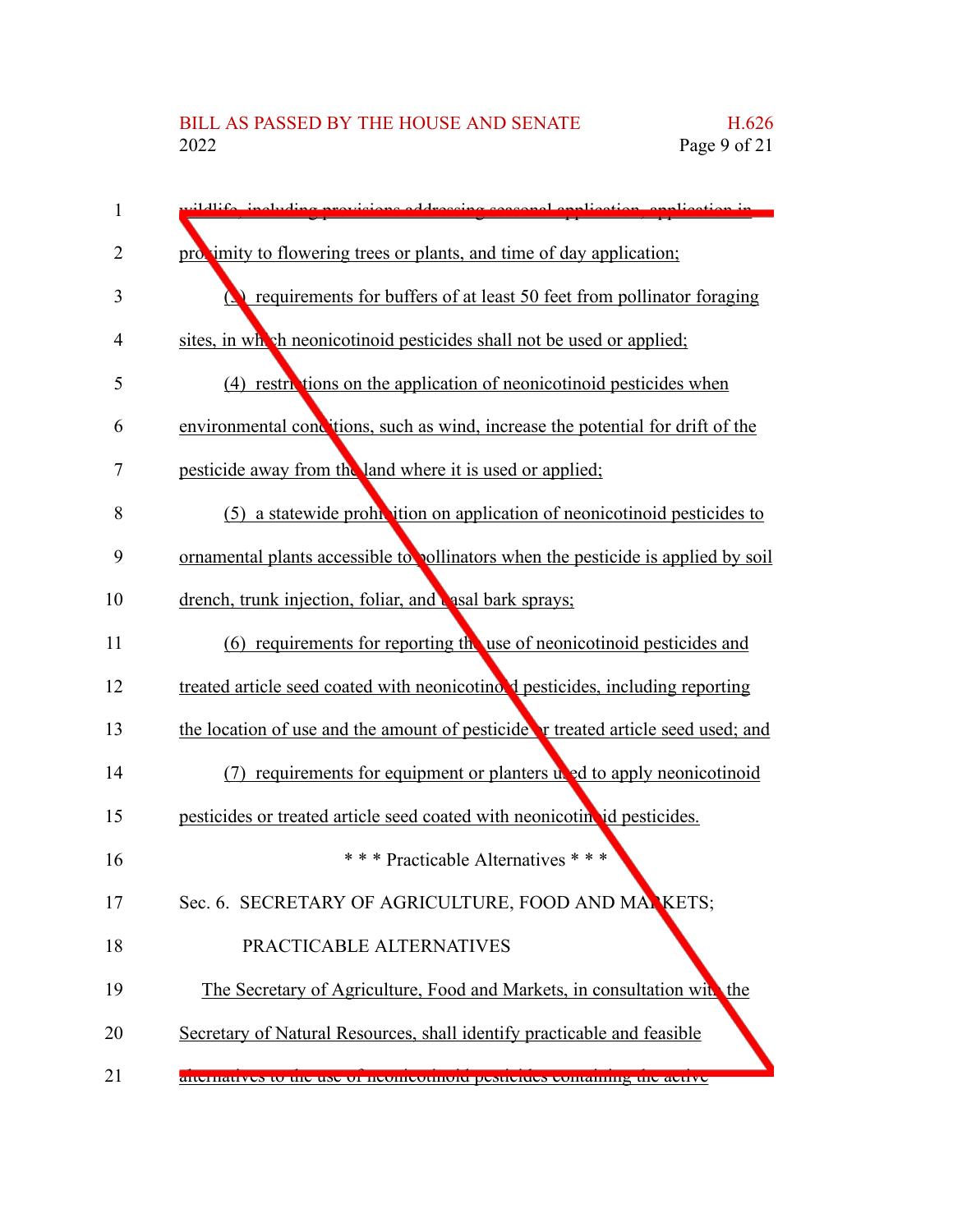

## *MANAGEMENT PRACTICES*

*(a) The Secretary of Agriculture, Food and Markets, upon the recommendation of the Agricultural Innovation Board, may adopt by rule:*

*(1) best management practices (BMPs), standards, procedures, and requirements relating to the sale, use, storage, or disposal of treated articles the use of which the Agricultural Innovation Board has determined will have a hazardous or long-term deleterious effect on the environment, presents a likely risk to human health, or is dangerous;*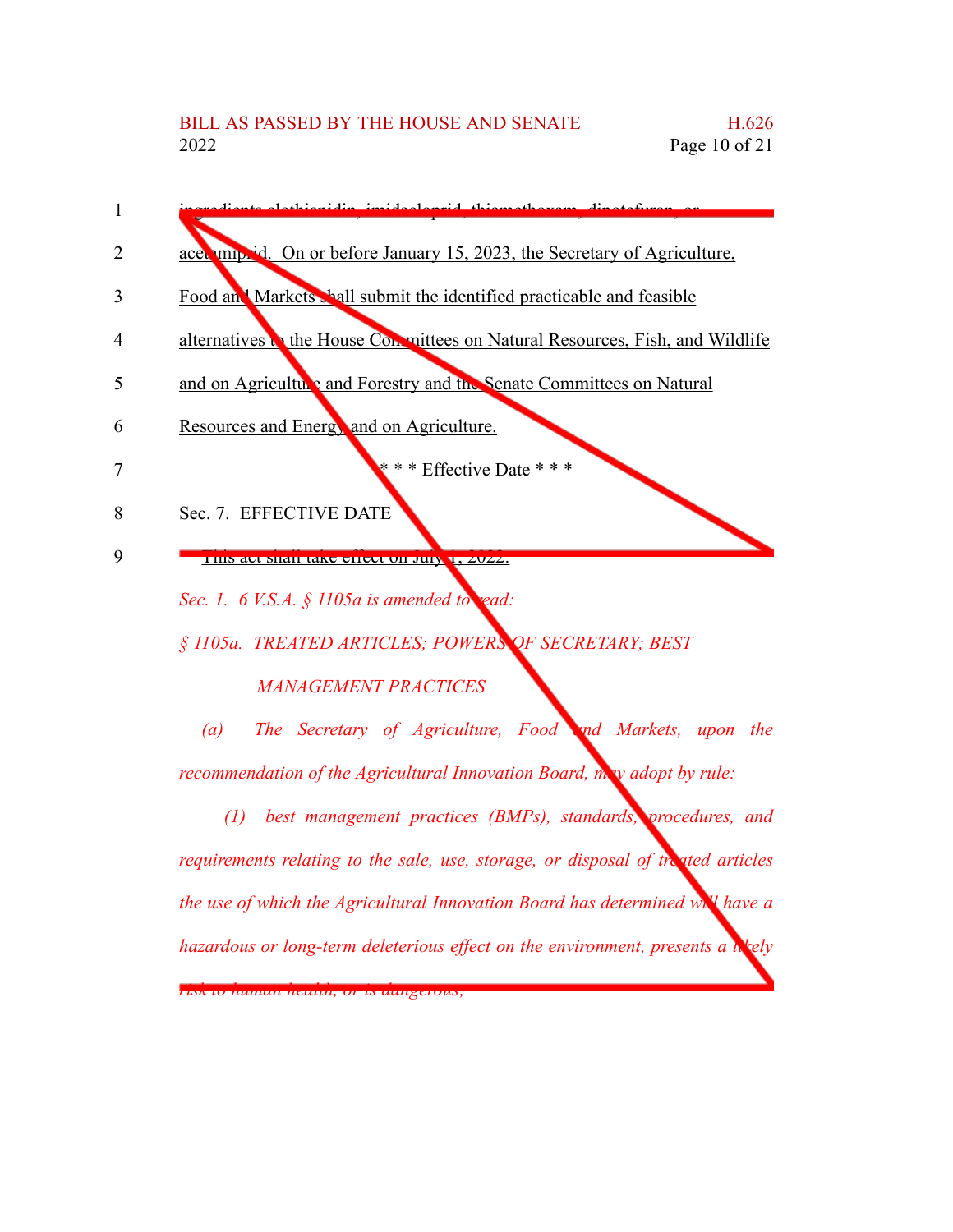*(2) requirements for the response to or corrective actions for exigent circumstances or contamination from a treated article that presents a threat to human health or the environment;*

*(3) requirements for the examination or inspection of treated articles the use of which the Agricultural Innovation Board has determined will have a hazardous or long-term deleterious effect on the environment, presents a likely risk to human health, or is dangerous;*

*(4) requirements for persons selling treated articles to keep or make available to the Secretary records of sale of treated articles, and what treatments were received, the use of which the Agricultural Innovation Board has determined will have a hazardous or long-term deleterious effect on the environment, presents a likely risk to human health, or is dangerous; or*

*(5) requirements for reporting of incidents resulting from accidental contamination from or misuse of treated articles the use of which the Agricultural Innovation Board has determined will have a hazardous or longterm deleterious effect on the environment, presents a likely risk to human health, or is dangerous.*

*(b) At least 30 days prior to prefiling a rule authorized under subsection (a) or subsection (c) of this section with the Interagency Committee on Administrative Rules under 3 V.S.A. § 837, the Secretary shall submit a copy of*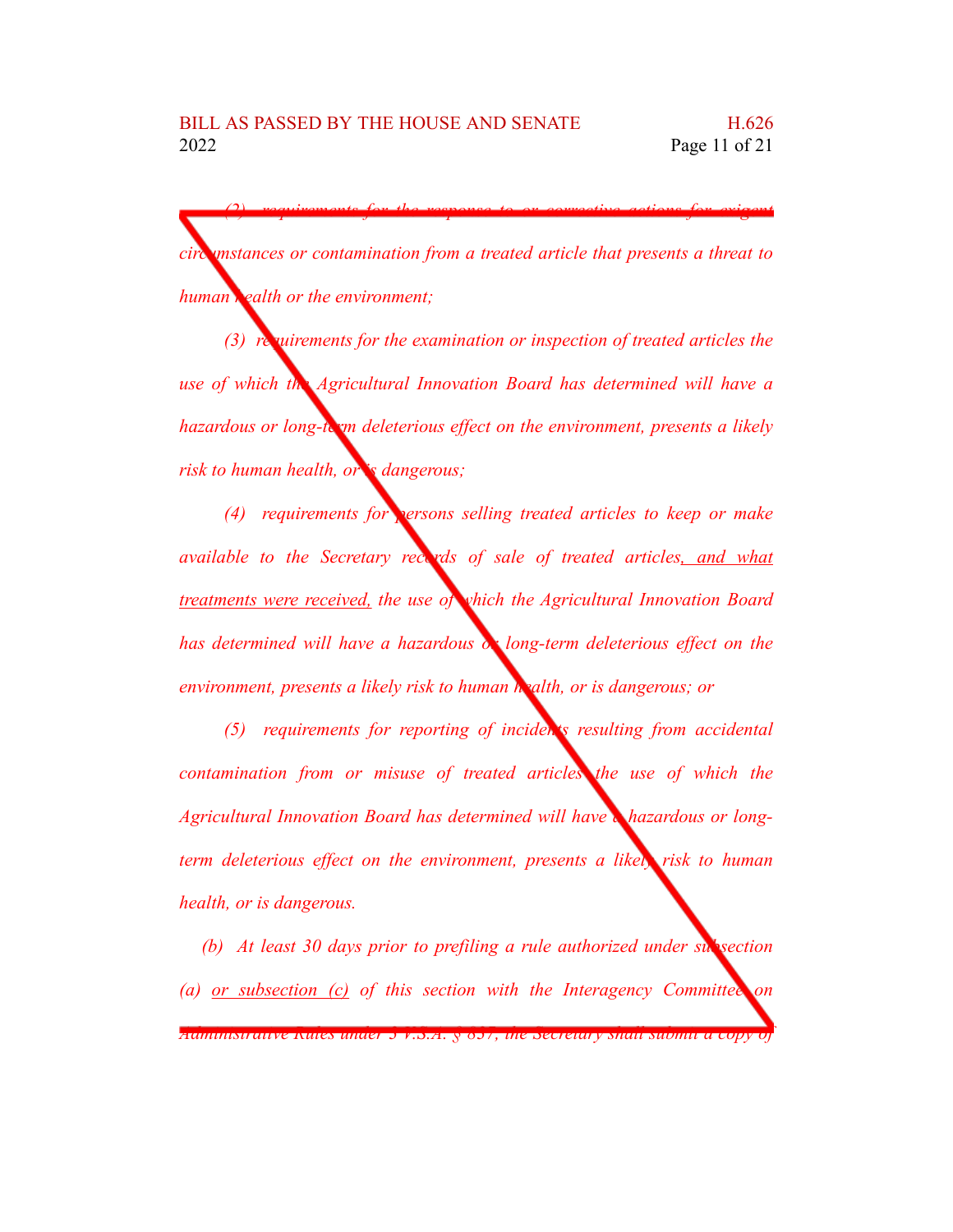*the draft rule to the Senate Committee on Agriculture and the House Committee on Agriculture and Forestry for review. (c)(1) Under subsection (a) of this section, the Secretary of Agriculture, Food and Markets, after consultation with the Agricultural Innovation Board, shall adopt by rule BMPs for the use of treated article seeds in the State. In developing the rules with the Agricultural Innovation Board, the Secretary shall address: (A) establishment of threshold levels of pest pressure required prior to use of treated article seeds; (B) availability of nontreated article seeds; (C) economic impact from crop loss as compared to crop yield when treated article seeds are used; (D) relative toxicities of different treated article seeds and effects of treated article <u>seeds on human health and the environment;*</u> *(E) surveillance and monitoring techniques for in-field pest pressure; (F) ways to reduce pest harborage from conservation tillage practices; and (G) criteria for a system of approval of treated article seeds. (2) In implementing the rules required under this subsection, the Secretary of Agriculture, Food and Markets shall work with farmers, seed companies, and other relevant parties to ensure that farmers have access to*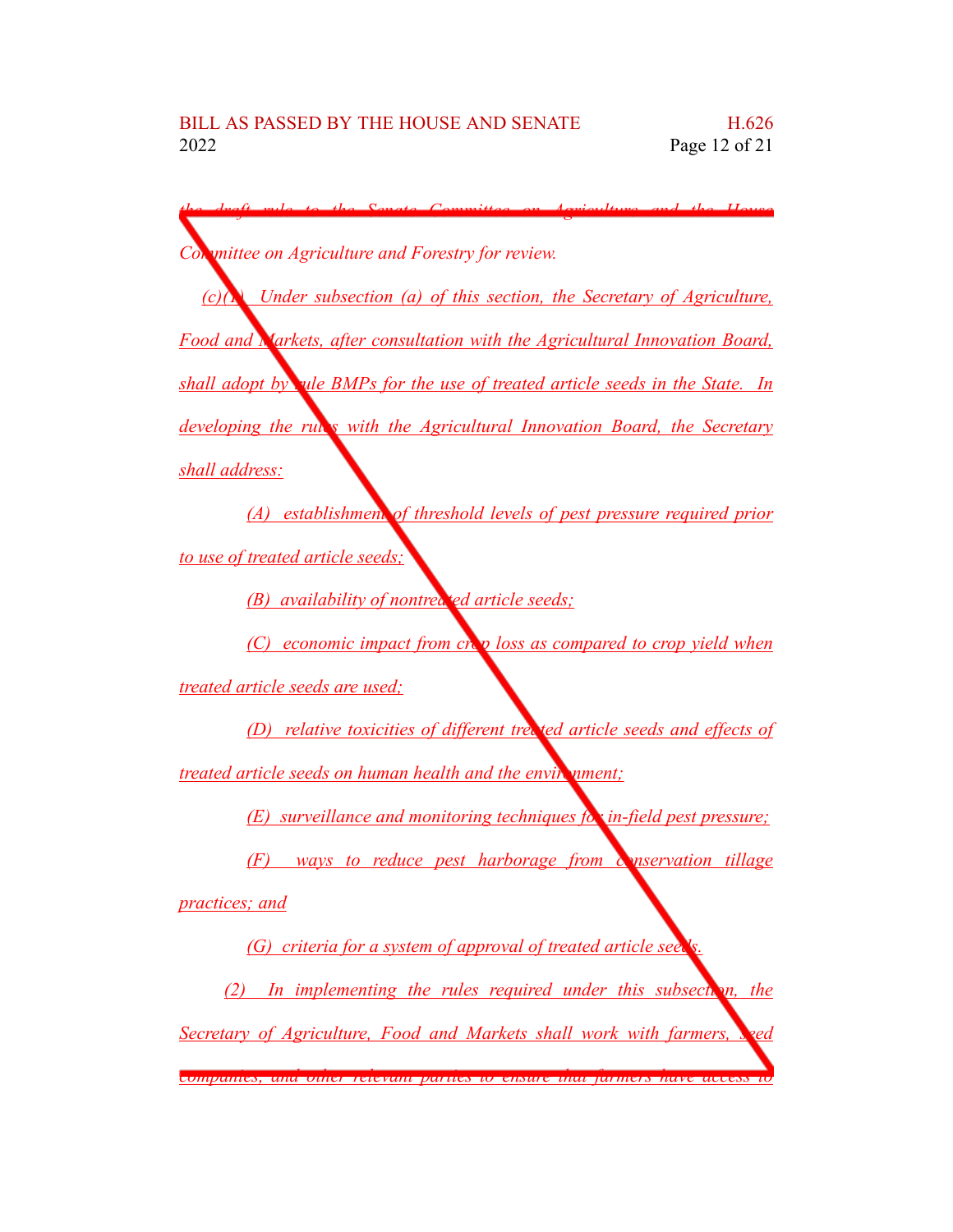*appropriate varieties and amounts of untreated seed or treated seed that has*

| not been treated with a neonicotinoid pesticide.                                  |
|-----------------------------------------------------------------------------------|
| Sec. 2. $\leq$ <i>V.S.A.</i> $\frac{2}{3}$ 3036 is added to read:                 |
| § 3036. MC NITORING OF POLLINATOR HEALTH                                          |
| <b>The Secretar, of Agriculture, Food and Markets shall monitor managed</b>       |
| pollinator health to establish pollinator health benchmarks for Vermont,          |
| <i>including:</i>                                                                 |
| (1) presence of pesticules in hives;                                              |
| (2) mite pressure;                                                                |
| (3) disease pressure;                                                             |
| (4) mite control methods;                                                         |
| (5) genetic influence on survival;                                                |
| (6) winter survival rate; and                                                     |
| (7) forage availability.                                                          |
| Sec. 3. IMPLEMENTATION; RULEMAKING                                                |
| The Secretary of Agriculture, Food and Markets shall adopt the rules              |
| required under 6 V.S.A. § 1105a for the use of treated article seeds on or before |
| July 1, 2024.                                                                     |
| Sec. 4. AGENCY OF AGRICULTURE, FOOD AND MARKETS;                                  |

*RESIDUALS MANAGEMENT POSITIONS*

◥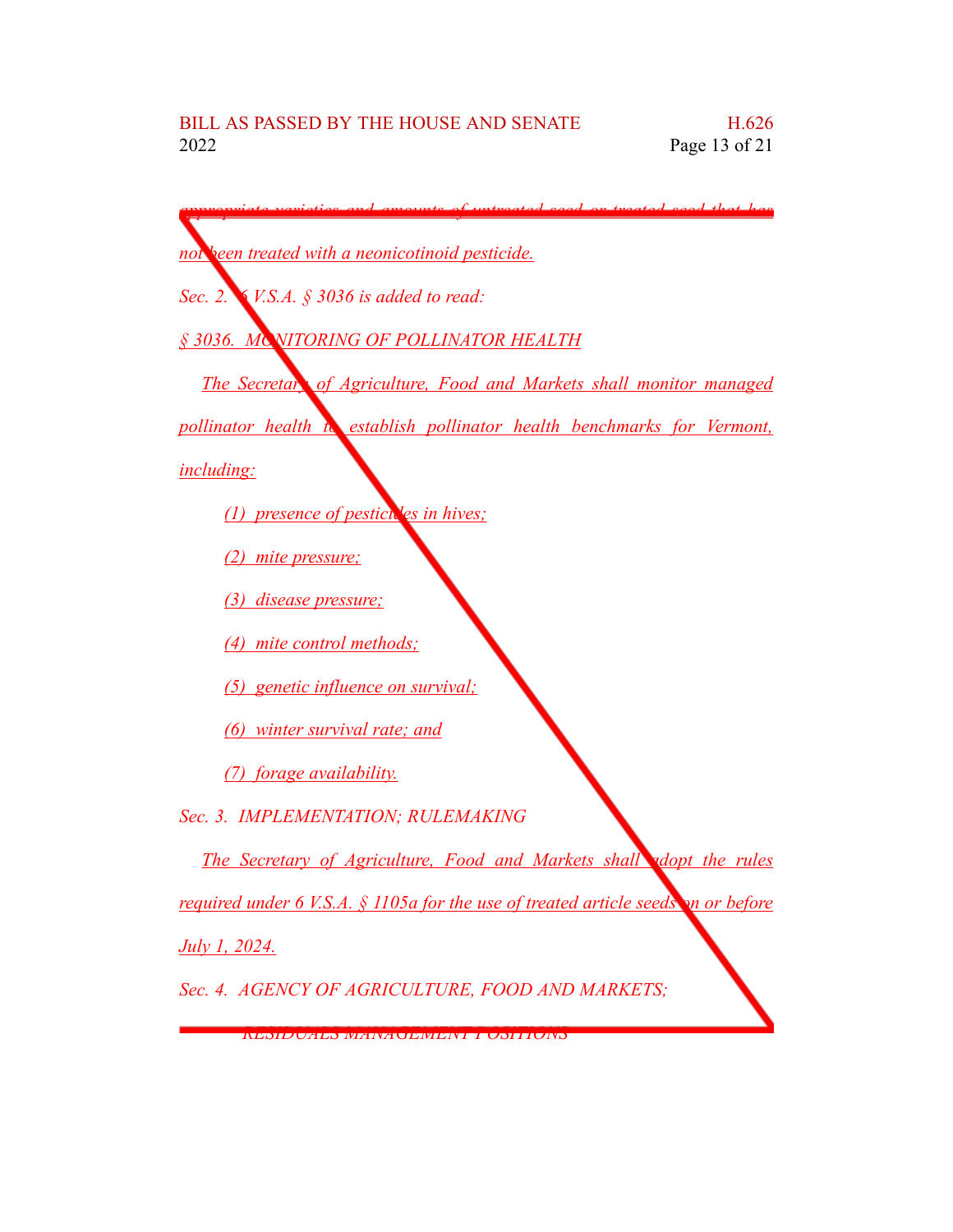

*Sec. 1. 6 V.S.A. § 1101 is amended to read:*

*§ 1101. DEFINITIONS*

*As used in this chapter unless the context clearly requires otherwise:*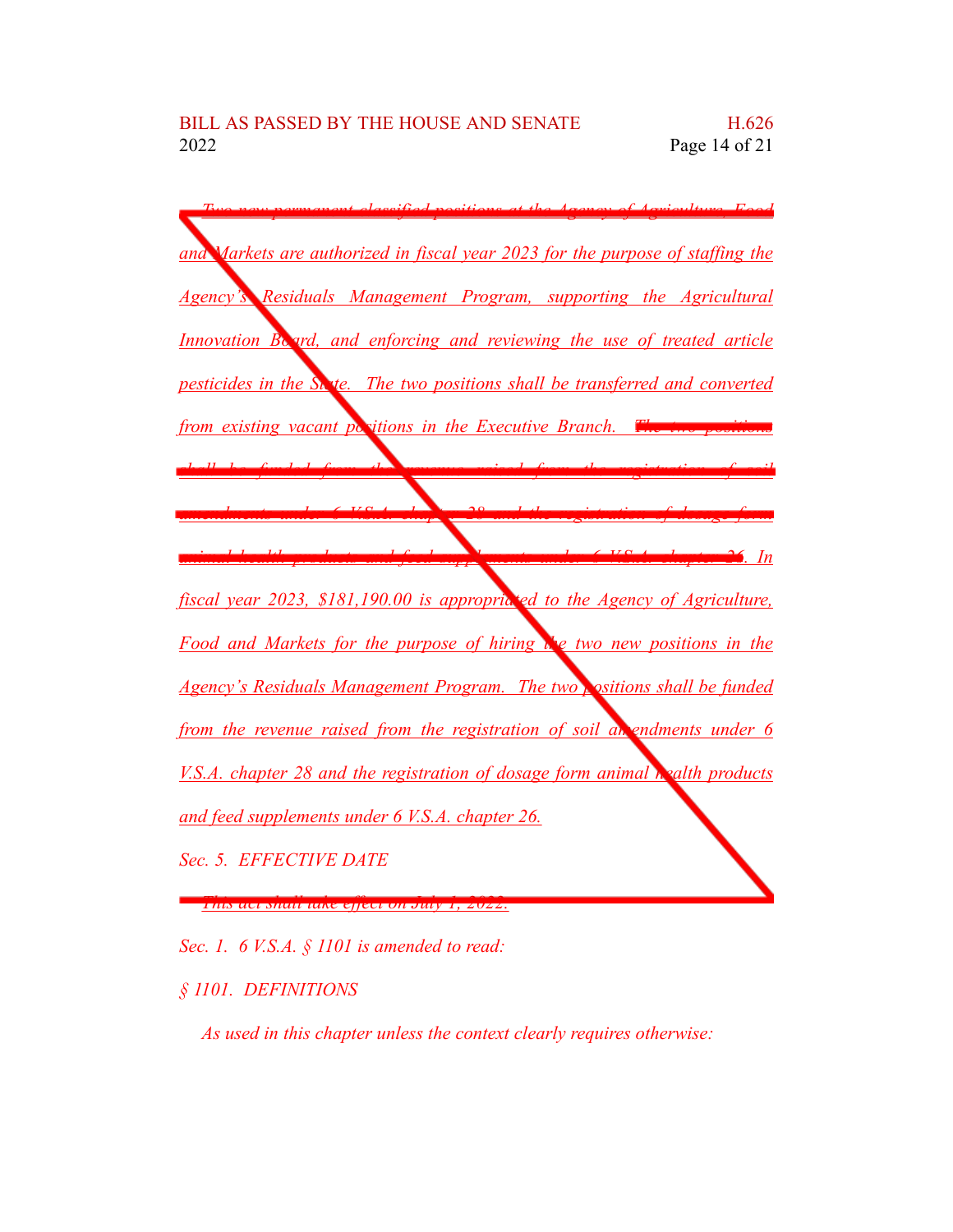*(1) "Secretary" shall have the meaning stated in subdivision 911(4) of this title.*

*(2) "Cumulative" when used in reference to a substance means that the substance so designated has been demonstrated to increase twofold or more in concentration if ingested or absorbed by successive life forms.*

*(3) "Dealer or pesticide dealer" means any person who regularly sells pesticides in the course of business, but not including a casual sale.*

*(4) "Economic poison" shall have the meaning stated in subdivision 911(5) of this title.*

*(5) "Pest" means any insect, rodent, nematode, fungus, weed, or any other form of terrestrial or aquatic plant or animal life or virus, bacteria, or other microorganisms, which the Secretary declares as being injurious to health or environment. Pest shall not mean any viruses, bacteria, or other microorganisms on or in living humans or other living animals.*

*(6) "Pesticide" for the purposes of this chapter shall be used interchangeably with "economic poison."*

*(7) "Treated article" means a pesticide or class of pesticides exempt under 40 C.F.R. § 152.25(a) from regulation under the Federal Insecticide, Fungicide, and Rodenticide Act, 7 U.S.C. § 136-136y.*

*(8) "Neonicotinoid pesticide" means any economic poison containing a chemical belonging to the neonicotinoid class of chemicals.*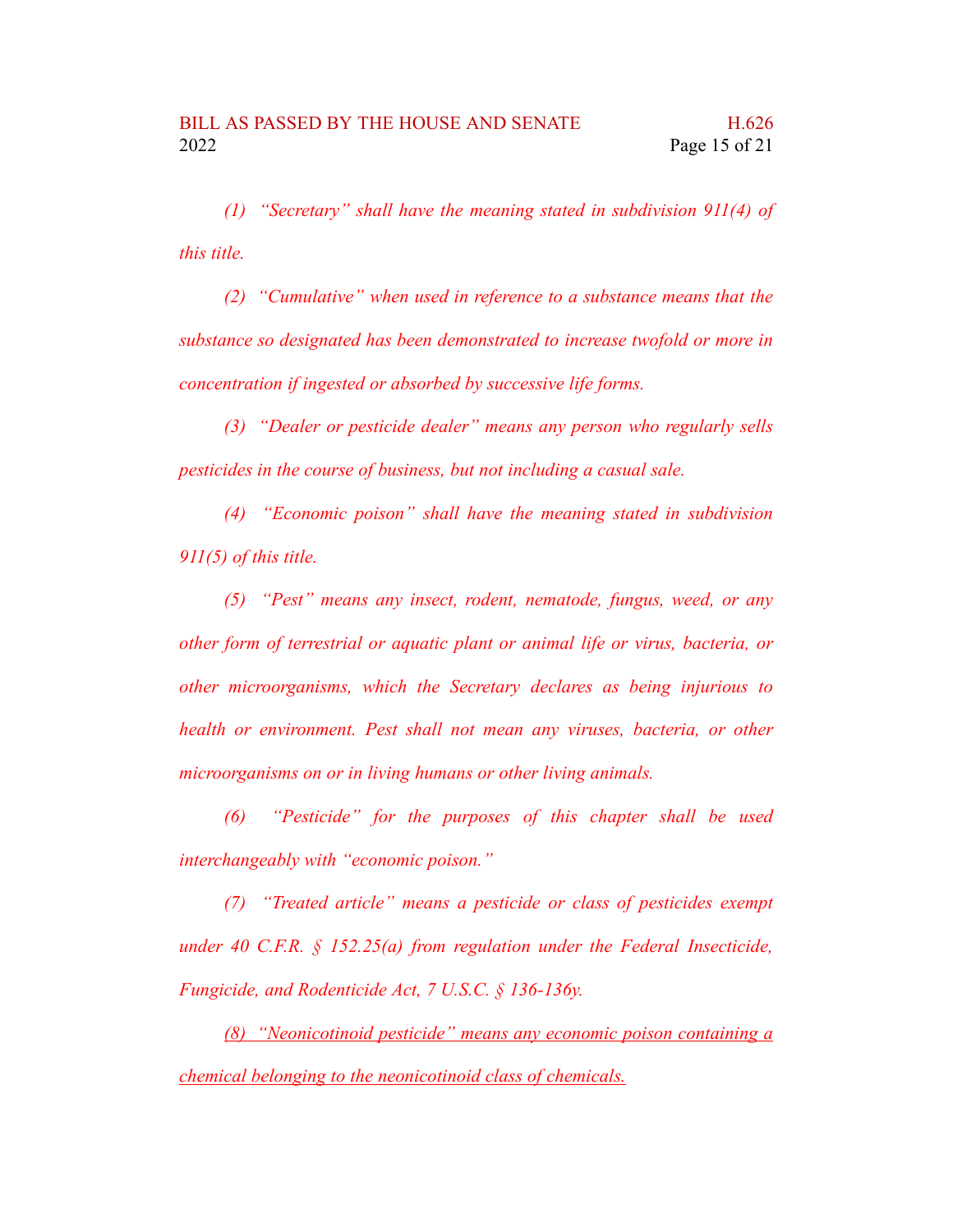*(9) "Neonicotinoid treated article seeds" are treated article seeds that are treated or coated with a neonicotinoid pesticide.*

*Sec. 2. 6 V.S.A. § 1105a is amended to read:*

*§ 1105a. TREATED ARTICLES; POWERS OF SECRETARY; BEST*

*MANAGEMENT PRACTICES*

*(a) The Secretary of Agriculture, Food and Markets, upon the recommendation of the Agricultural Innovation Board, may adopt by rule:*

*(1) best management practices (BMPs), standards, procedures, and requirements relating to the sale, use, storage, or disposal of treated articles the use of which the Agricultural Innovation Board has determined will have a hazardous or long-term deleterious effect on the environment, presents a likely risk to human health, or is dangerous;*

*(2) requirements for the response to or corrective actions for exigent circumstances or contamination from a treated article that presents a threat to human health or the environment;*

*(3) requirements for the examination or inspection of treated articles the use of which the Agricultural Innovation Board has determined will have a hazardous or long-term deleterious effect on the environment, presents a likely risk to human health, or is dangerous;*

*(4) requirements for persons selling treated articles to keep or make available to the Secretary records of sale of treated articles, and what*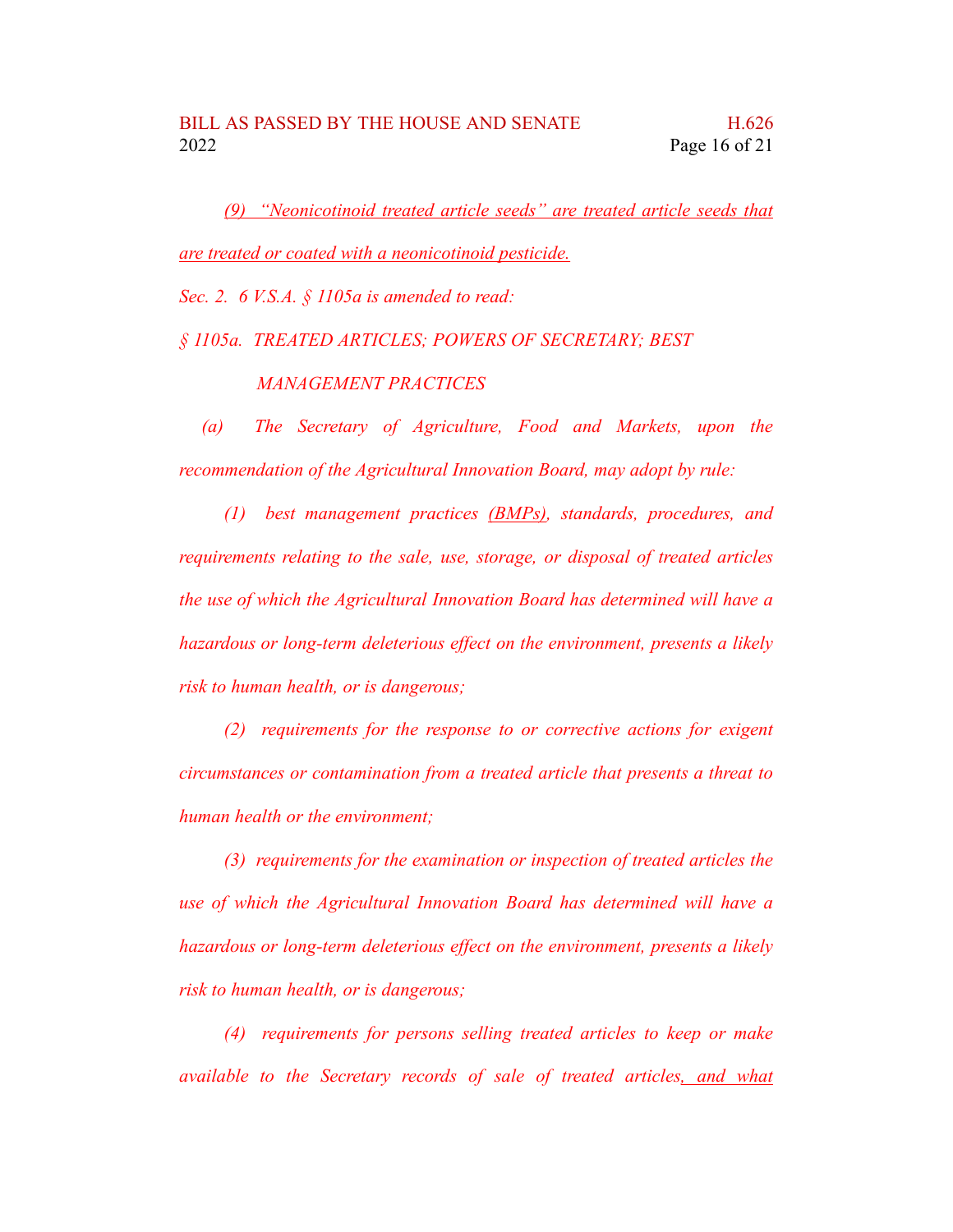*treatments were received, the use of which the Agricultural Innovation Board has determined will have a hazardous or long-term deleterious effect on the environment, presents a likely risk to human health, or is dangerous; or*

*(5) requirements for reporting of incidents resulting from accidental contamination from or misuse of treated articles the use of which the Agricultural Innovation Board has determined will have a hazardous or longterm deleterious effect on the environment, presents a likely risk to human health, or is dangerous.*

*(b) At least 30 days prior to prefiling a rule authorized under subsection (a) or subsection (c) of this section with the Interagency Committee on Administrative Rules under 3 V.S.A. § 837, the Secretary shall submit a copy of the draft rule to the Senate Committee on Agriculture and the House Committee on Agriculture and Forestry for review.*

*(c)(1) Under subsection (a) of this section, the Secretary of Agriculture, Food and Markets, after consultation with the Agricultural Innovation Board, shall adopt by rule BMPs for the use in the State of neonicotinoid treated article seeds. In developing the rules with the Agricultural Innovation Board, the Secretary shall address:*

*(A) establishment of threshold levels of pest pressure required prior to use of neonicotinoid treated article seeds;*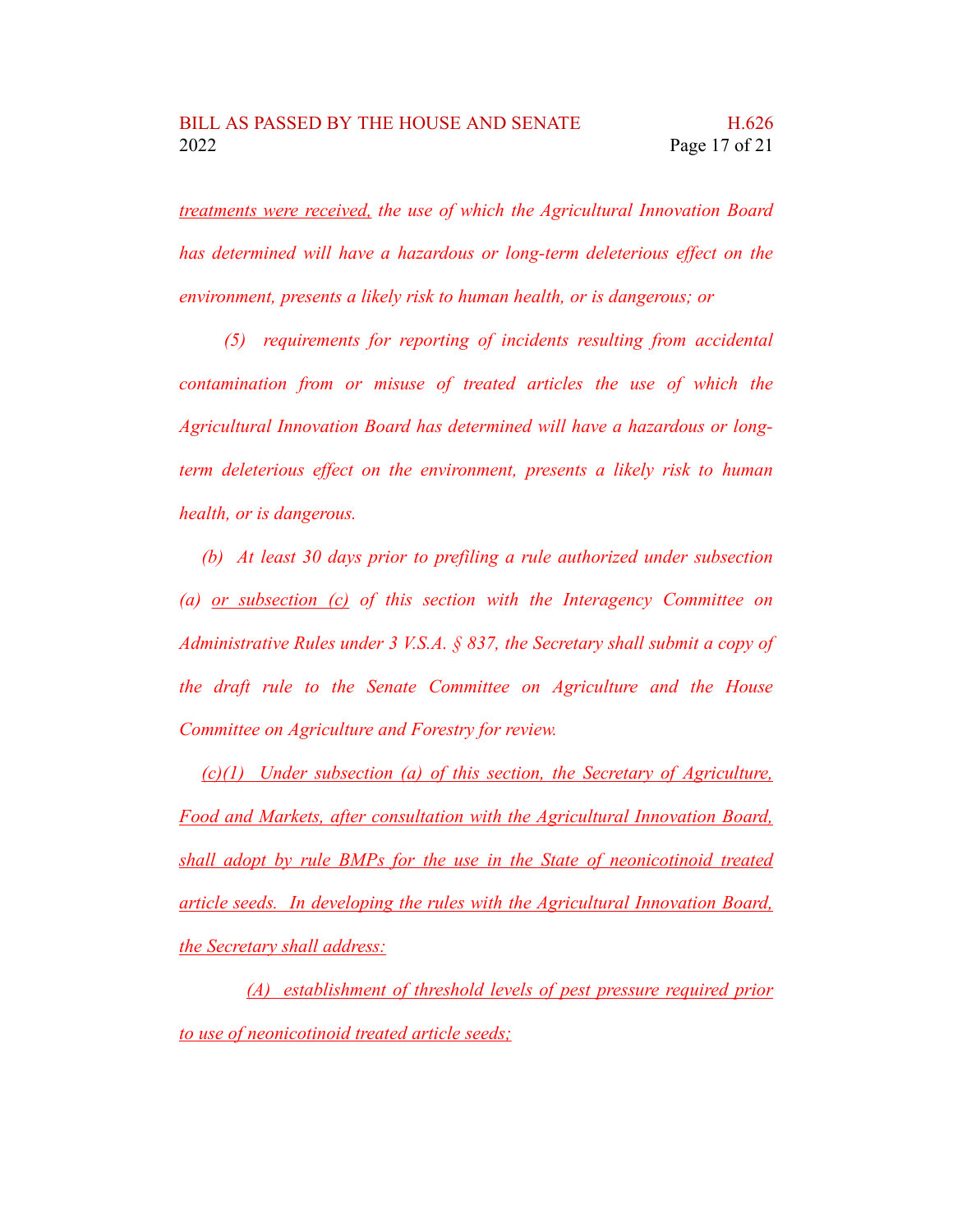*(B) availability of nontreated article seeds that are not neonicotinoid treated article seeds;*

*(C) economic impact from crop loss as compared to crop yield when neonicotinoid treated article seeds are used;*

*(D) relative toxicities of different neonicotinoid treated article seeds and the effects of neonicotinoid treated article seeds on human health and the environment;*

*(E) surveillance and monitoring techniques for in-field pest pressure;*

*(F) ways to reduce pest harborage from conservation tillage practices; and*

*(G) criteria for a system of approval of neonicotinoid treated article seeds.*

*(2) In implementing the rules required under this subsection, the Secretary of Agriculture, Food and Markets shall work with farmers, seed companies, and other relevant parties to ensure that farmers have access to appropriate varieties and amounts of untreated seed or treated seed that are not neonicotinoid treated article seeds.*

*Sec. 3. 6 V.S.A. § 3036 is added to read:*

*§ 3036. MONITORING OF POLLINATOR HEALTH*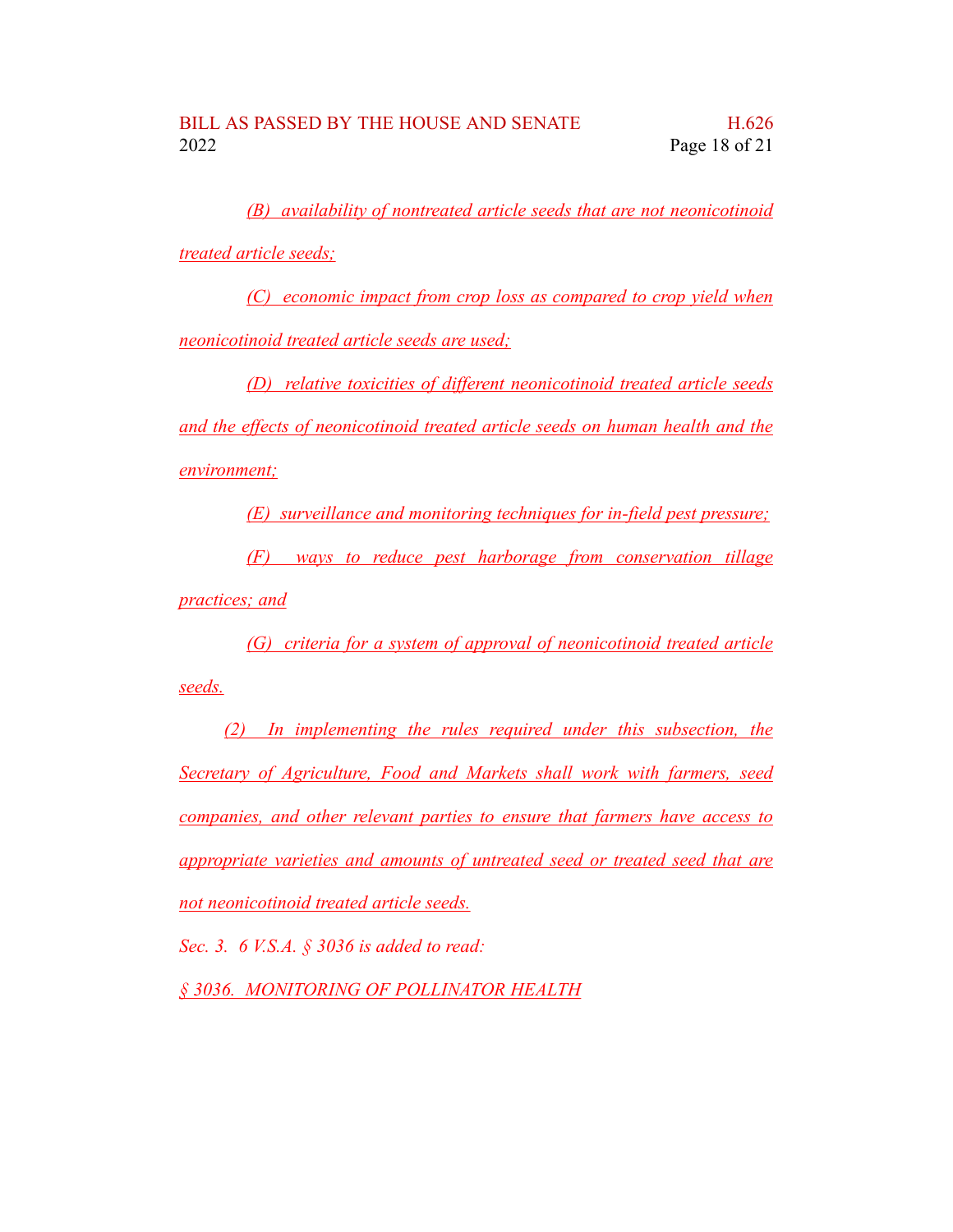*The Secretary of Agriculture, Food and Markets shall monitor managed pollinator health to establish pollinator health benchmarks for Vermont, including:*

*(1) presence of pesticides in hives;*

*(2) mite pressure;*

*(3) disease pressure;*

*(4) mite control methods;*

*(5) genetic influence on survival;*

*(6) winter survival rate; and*

*(7) forage availability.*

*Sec. 4. IMPLEMENTATION; REPORT; RULEMAKING*

*(a) On or before March 1, 2024, the Secretary of Agriculture, Food, and Markets shall submit to the Senate Committee on Agriculture and the House Committee on Agriculture and Forestry a copy of the proposed rules required to be adopted under 6 V.S.A. § 1105a.*

*(b) The Secretary of Agriculture shall not file the final proposal of the rules required by 6 V.S.A. § 1105a under 3 V.S.A. § 841 until at least 90 days from submission of the proposed rules to the General Assembly under subsection (a) of this section or July 1, 2024, which ever shall occur first.*

*Sec. 5. REVIEW AND REPORT ON BMPS FOR TREATED ARTICLE SEEDS*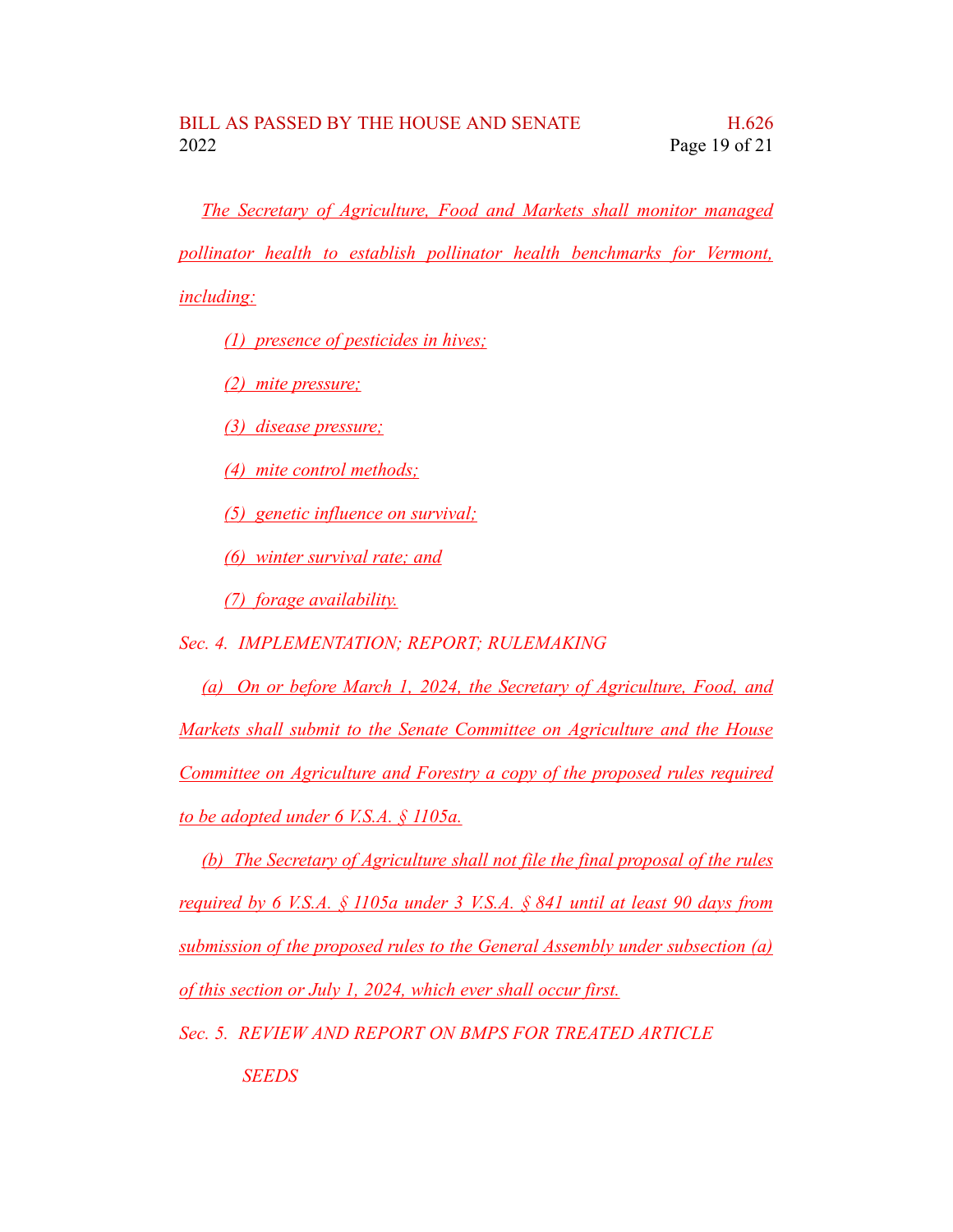*On or before February 15, 2023, the Agricultural Innovation Board shall submit to the Senate Committee on Agriculture and the House Committee on Agriculture and Forestry a written report regarding whether best management practices (BMPs) should be adopted for the use of treated article seeds that are not neonicotinoid treated article seeds. The report shall include:*

*(1) a summary of the Agricultural Innovation Board's review of treated article seeds that are not neonicotinoid treated article seeds, including identification of treated article seeds that may have adverse effects on human health or the environment;*

*(2) a recommendation of whether BMPs for treated article seeds that are not neonicotinoid treated article seeds should be adopted and whether they should be adopted by rule; and*

*(3) proposed BMPs for treated article seeds that are not neonicotinoid treated article seeds.*

*Sec. 5a. AGENCY OF AGRICULTURE, FOOD AND MARKETS;*

*RESIDUALS MANAGEMENT POSITIONS*

*Two new permanent classified positions at the Agency of Agriculture, Food and Markets are authorized in fiscal year 2023 for the purpose of staffing the Agency's Residuals Management Program, supporting the Agricultural Innovation Board, and enforcing and reviewing the use of treated article pesticides in the State. In fiscal year 2023, \$181,190.00 is appropriated to the*